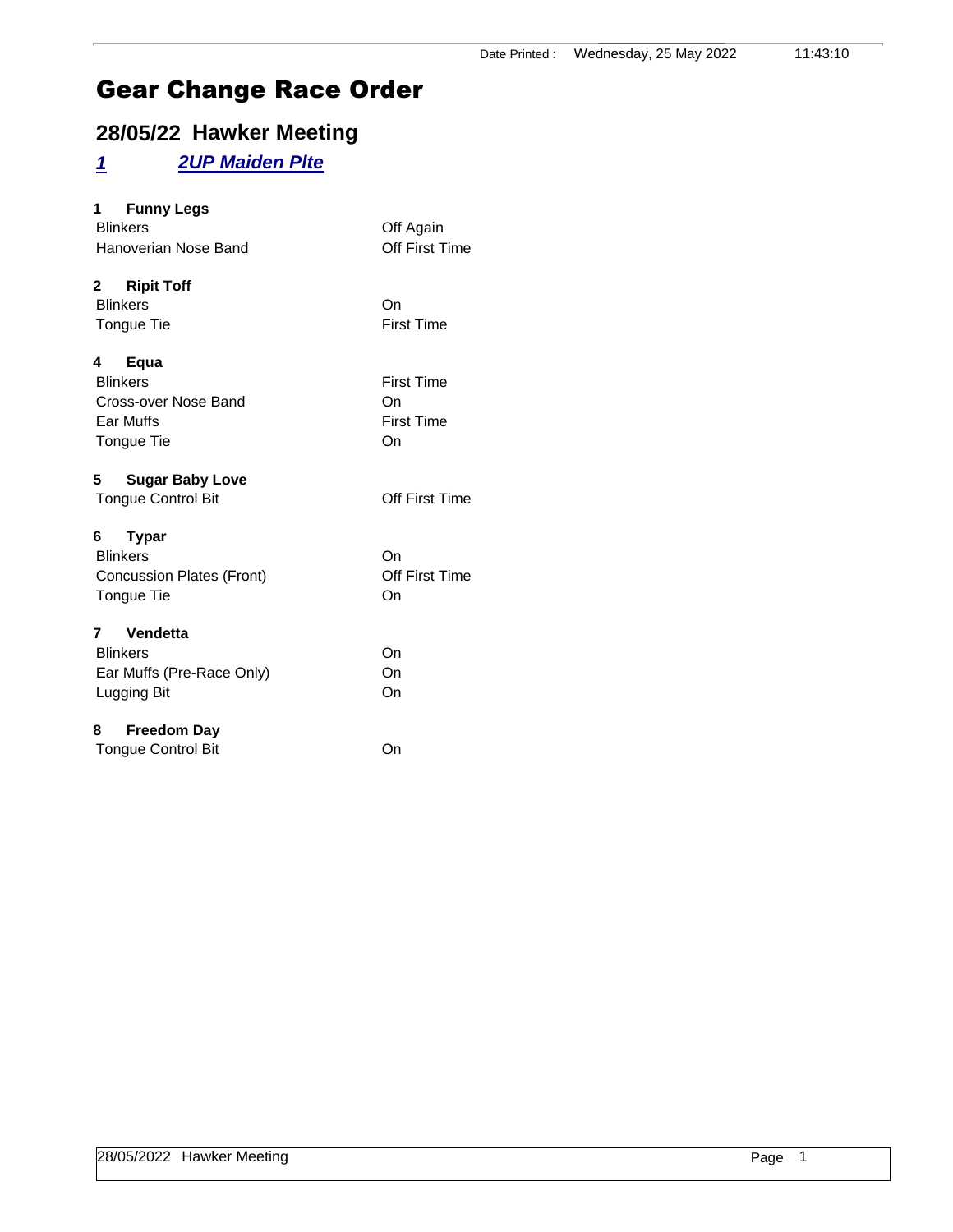### **28/05/22 Hawker Meeting**

### *2 2UP Maiden Plte*

| <b>Defiant Caesour</b><br>1<br><b>Blinkers</b><br>Ear Muffs (Pre-Race Only)<br>Tongue Tie | On<br>On<br>On                                   |
|-------------------------------------------------------------------------------------------|--------------------------------------------------|
| 2 Hill Road Raider<br><b>Blinkers</b>                                                     | On                                               |
| 3<br><b>Vegas Destiny (NZ)</b><br>Lugging Bit<br>Winkers                                  | On<br>On                                         |
| <b>Apache Kiss</b><br>4<br><b>Blinkers</b>                                                | On                                               |
| 5 Djounie<br><b>Blinkers</b><br>Pacifiers<br>Tongue Tie                                   | On<br><b>First Time</b><br><b>First Time</b>     |
| 6 Lady Venus (NZ)<br><b>Blinkers</b>                                                      | On                                               |
| 7 Free Stance<br>Ear Muffs<br>Lugging Bit<br>Winkers                                      | <b>Off First Time</b><br>On<br><b>First Time</b> |
| 8 Harmonious Star<br>Ear Muffs (Pre-Race Only)                                            | On                                               |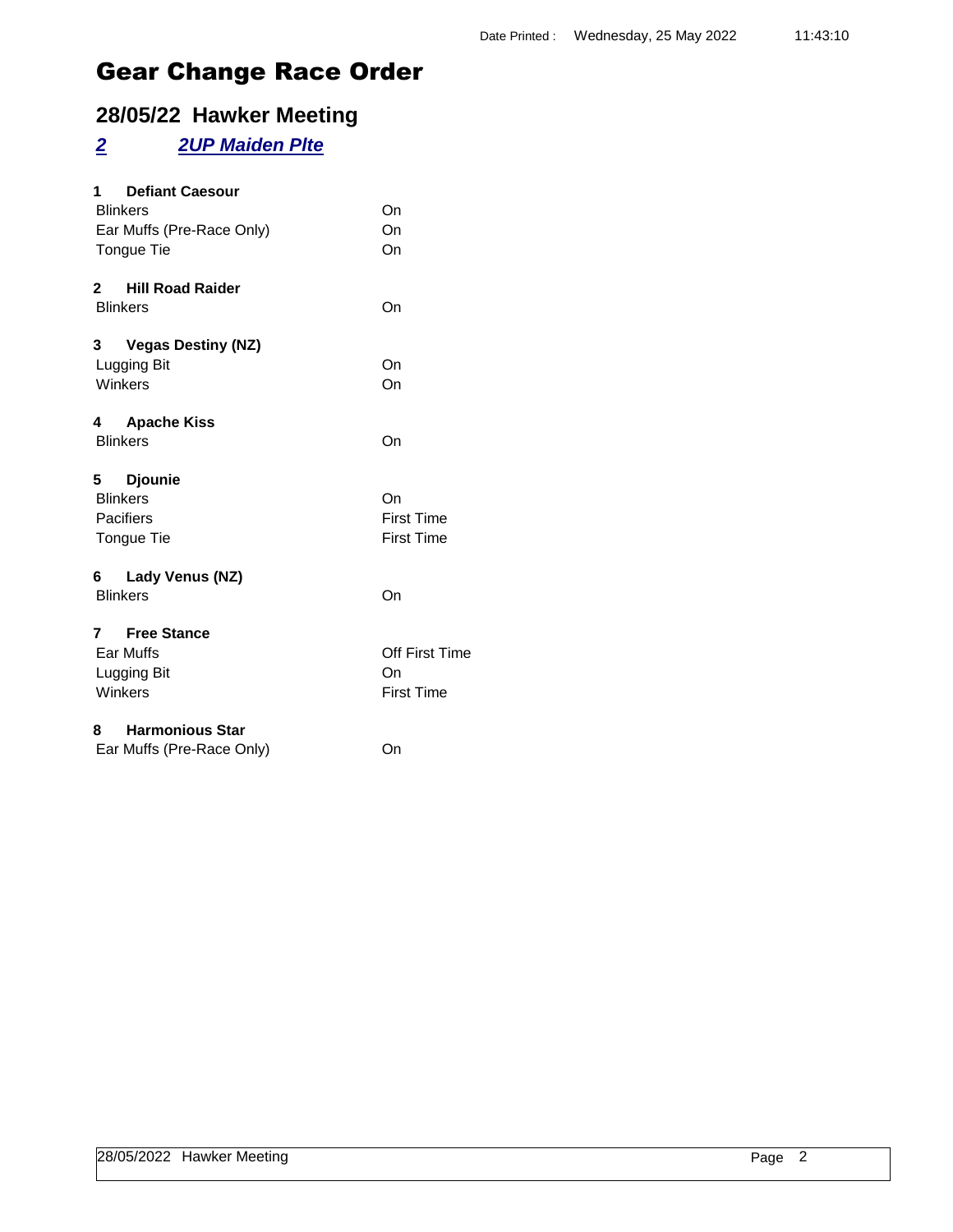### **28/05/22 Hawker Meeting**

#### *3 0-52 Hcp*

| <b>Tony's Reward</b><br>1<br>Cross-over Nose Band<br><b>Tongue Tie</b>                                                                     | On<br>On                                                                      |
|--------------------------------------------------------------------------------------------------------------------------------------------|-------------------------------------------------------------------------------|
| 2 Bitaequi<br><b>Blinkers</b><br>Cross-over Nose Band<br>Tongue Tie                                                                        | On<br>On<br>On                                                                |
| 3<br><b>Grimesy</b><br><b>Blinkers</b><br>Cross-over Nose Band<br>Lugging Bit<br>Tongue Tie                                                | On<br>On<br>On<br>On                                                          |
| <b>Crazy Culprit</b><br>4<br><b>Blinkers</b><br>Pacifiers                                                                                  | On<br>On                                                                      |
| <b>Moss the Boss</b><br>5<br><b>Blinkers</b><br>Lugging Bit                                                                                | On<br>On                                                                      |
| 6 —<br>Sawtell (NZ)<br><b>Blinkers</b><br>Cross-over Nose Band<br>Lugging Bit<br><b>Tongue Control Bit</b><br><b>Tongue Tie</b><br>Winkers | Again<br><b>First Time</b><br>On<br>Off First Time<br>Again<br>Off First Time |
| 7 It's Never Enuff<br><b>Blinkers</b>                                                                                                      | On                                                                            |
| Leorbit<br>8<br><b>Blinkers</b><br>Cross-over Nose Band<br>Ear Muffs (Pre-Race Only)<br>Lugging Bit<br>Tongue Tie<br>Winkers               | Again<br>On<br>Off Again<br>On<br>On<br>Off First Time                        |
| 9<br><b>Slipped Up</b><br><b>Blinkers</b><br><b>Concussion Plates (Front)</b><br>Lugging Bit<br>Tongue Tie                                 | On<br>On<br>On<br>On                                                          |

#### **10 Smart Style**

|  | 28/05/2022 Hawker Meeting | $P$ age<br>╯ |  |
|--|---------------------------|--------------|--|
|--|---------------------------|--------------|--|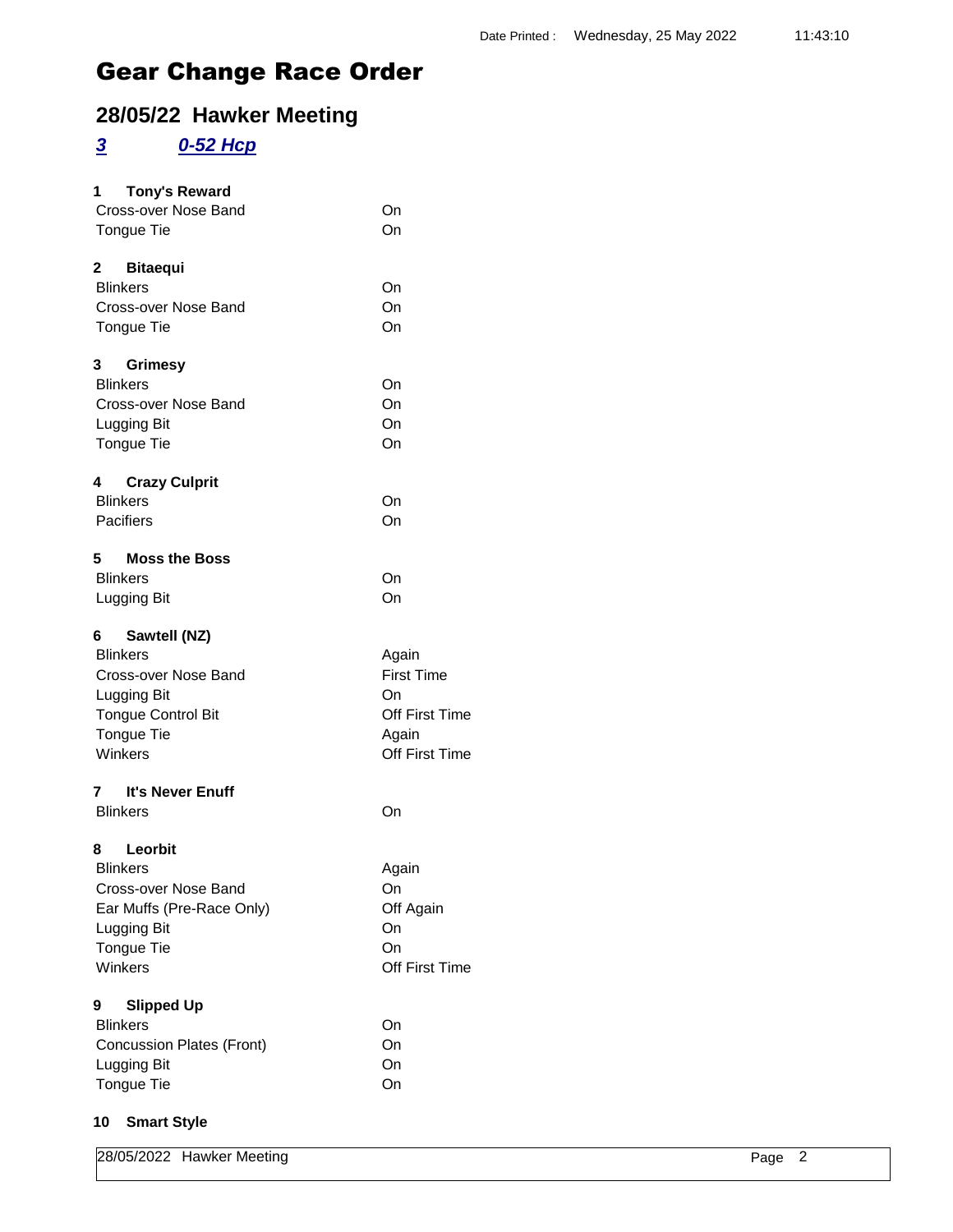| 28/05/22 Hawker Meeting                     |           |
|---------------------------------------------|-----------|
| <b>Blinkers</b>                             | On        |
| Indian Mo<br>11<br><b>Blinkers</b>          | Off Again |
| 13 Scallop<br><b>Blinkers</b><br>Tongue Tie | On<br>Ωn  |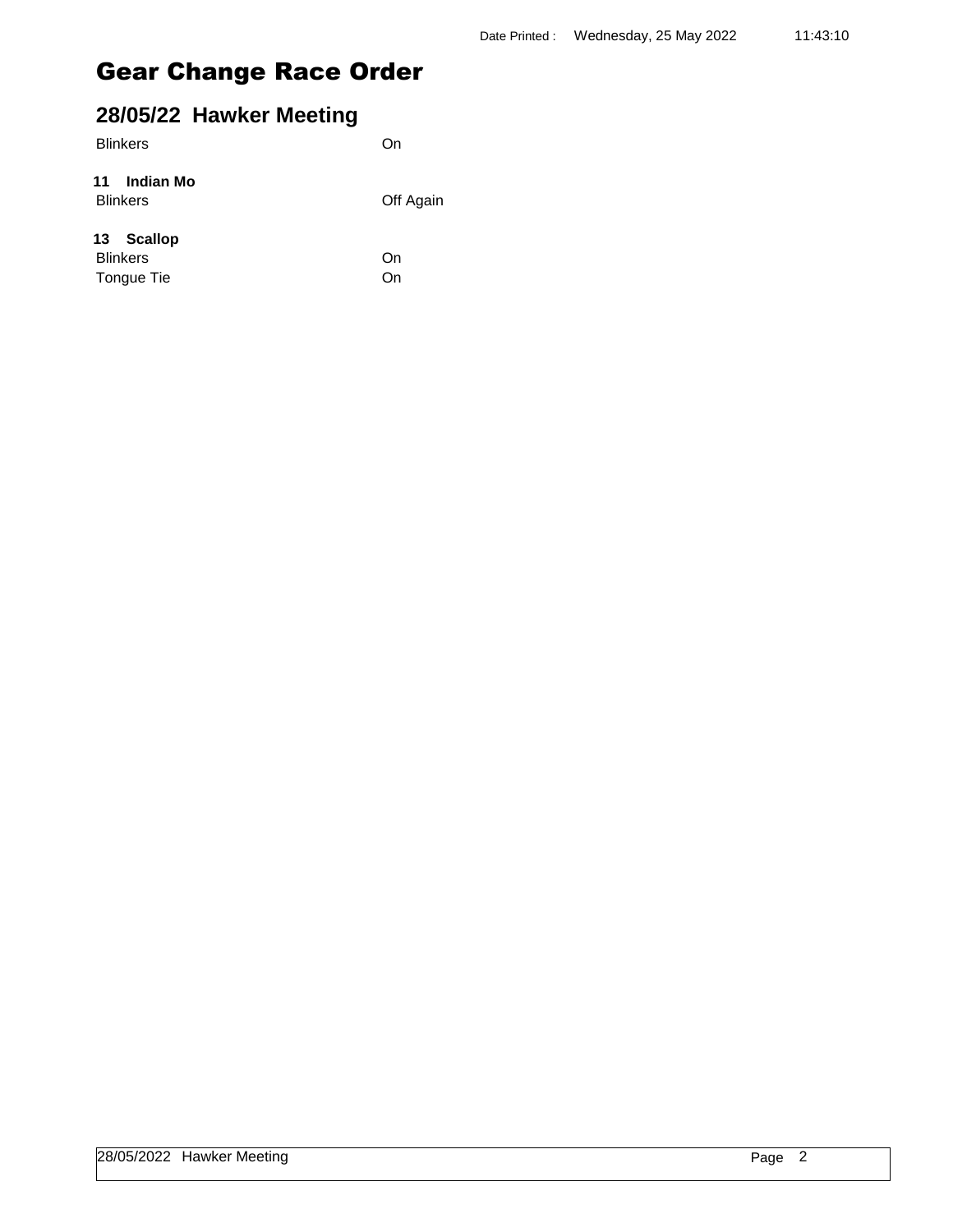### **28/05/22 Hawker Meeting**

#### *4 Hawker Cup*

| $1 \quad$<br><b>Grinzinger Star (NZ)</b><br><b>Lugging Bit</b><br>Tongue Tie                                                                        | On<br>On                            |
|-----------------------------------------------------------------------------------------------------------------------------------------------------|-------------------------------------|
| 2 Fulton Street<br><b>Blinkers</b><br>Cross-over Nose Band<br>Tongue Tie                                                                            | On<br>On<br>On                      |
| 3 Harbouring<br><b>Tongue Control Bit</b>                                                                                                           | On                                  |
| <b>Port Royal</b><br>4<br>Nose Roll<br>Pads (Front)                                                                                                 | On<br><b>First Time</b>             |
| <b>Mongolian Pride (NZ)</b><br>6<br><b>Bumper Boots (Hind)</b><br>Ear Muffs (Pre-Race Only)<br>Norton Bit                                           | On<br>On<br>On                      |
| <b>Sizzling Bullet</b><br>7<br><b>Blinkers</b><br><b>Concussion Plates (Front)</b><br>Lugging Bit<br>Tongue Tie                                     | On<br>On<br>On<br>On                |
| 8 Clem Fandango<br><b>Blinkers</b><br><b>Stallion Chain</b>                                                                                         | On<br>On                            |
| 9 Yulong Awesome<br><b>Blinkers</b><br>Tongue Tie                                                                                                   | On<br>On                            |
| 10 Near Magic<br><b>Blinkers</b>                                                                                                                    | On                                  |
| 11<br>Lettemgo<br><b>Tail Chain</b><br>Winkers                                                                                                      | On<br>On                            |
| 12<br>Jay Pee Bee (NZ)<br>Bandages (Hind)<br><b>Blinkers</b><br>Bubble Cheeker (Off Side)<br>Ear Muffs (Pre-Race Only)<br>Lugging Bit<br>Tongue Tie | On<br>On<br>Again<br>On<br>On<br>On |
|                                                                                                                                                     |                                     |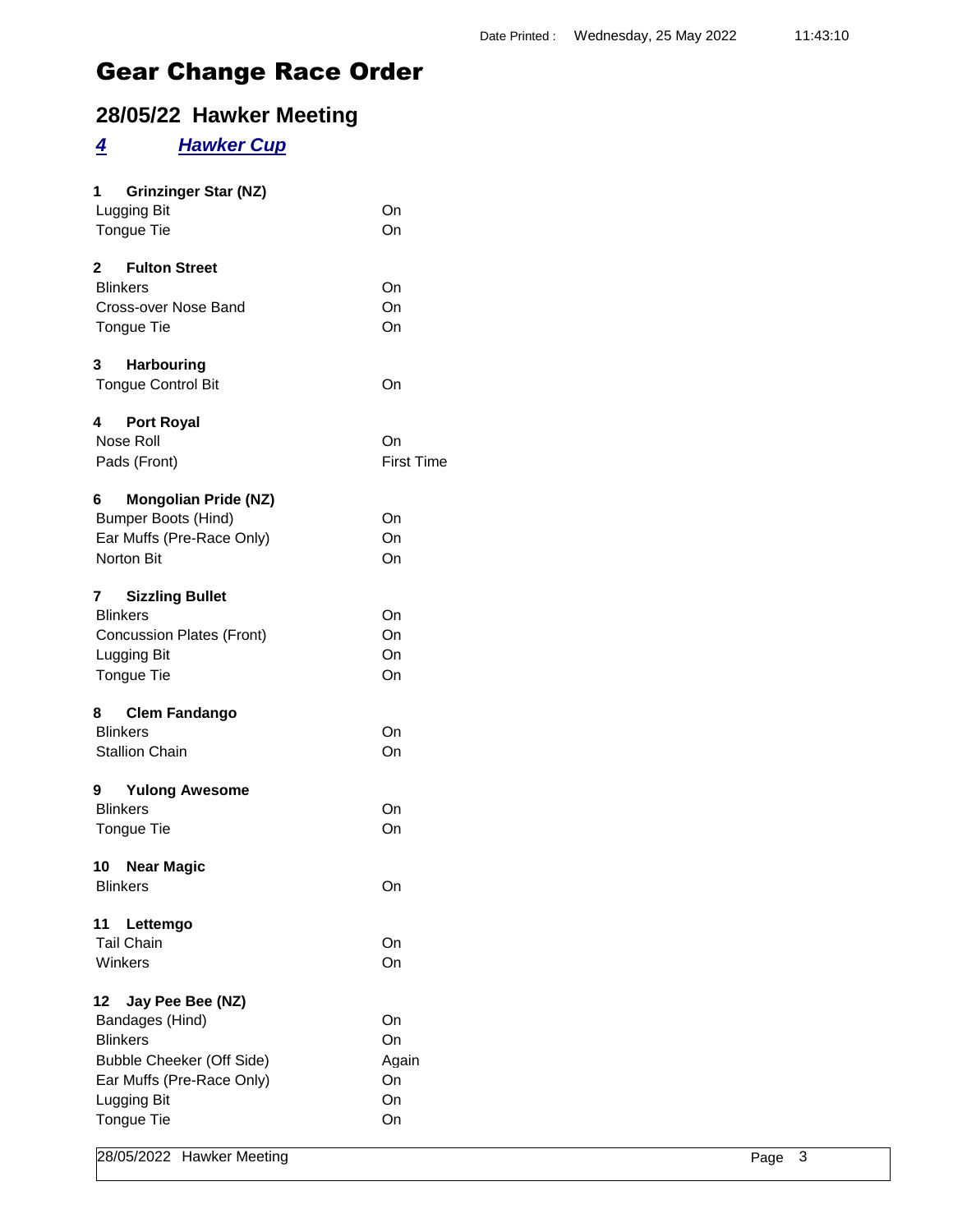**28/05/22 Hawker Meeting**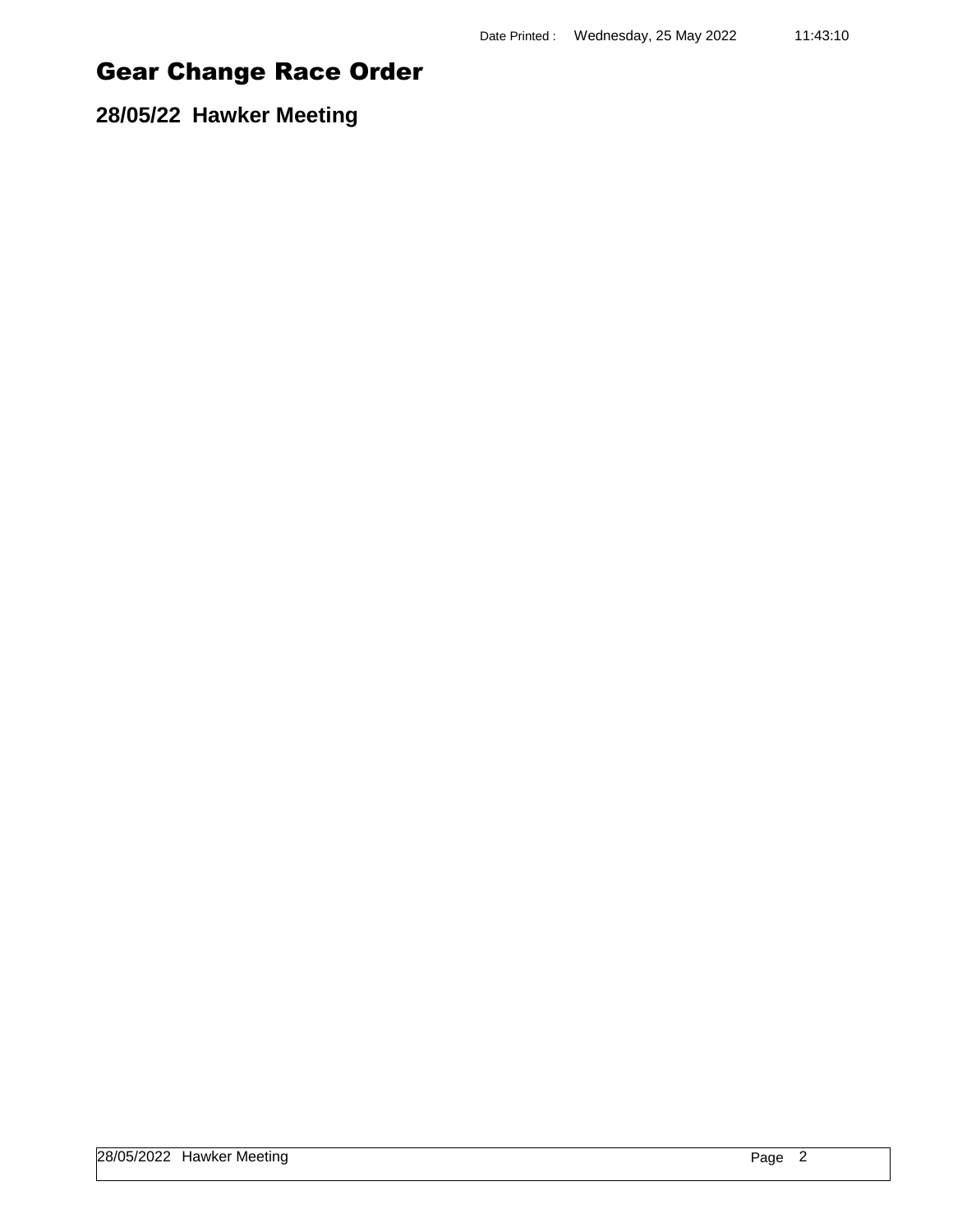### **28/05/22 Hawker Meeting**

#### *5 BM 58 Hcp*

| 28/05/2022 Hawker Meeting                     |          | Page 3 |
|-----------------------------------------------|----------|--------|
| <b>Blinkers</b>                               | On       |        |
| <b>Shane</b><br>12 <sup>12</sup>              |          |        |
| Pacifiers                                     | On       |        |
| <b>Duchess Nicci</b><br>11                    |          |        |
| Winkers                                       | On       |        |
| Ear Muffs (Pre-Race Only)                     | On       |        |
| 10 Geandge                                    |          |        |
| Tongue Tie                                    | On       |        |
| Lugging Bit                                   | On       |        |
| <b>Blinkers</b>                               | On       |        |
| 9<br><b>Casino Angel</b>                      |          |        |
|                                               |          |        |
| Cross-over Nose Band                          | On       |        |
| 8<br><b>Kissable Eight</b><br><b>Blinkers</b> | On       |        |
|                                               |          |        |
| Tongue Tie                                    | On       |        |
| Lugging Bit                                   | On       |        |
| Cross-over Nose Band                          | On       |        |
| <b>Concussion Plates (Front)</b>              | On       |        |
| $\overline{7}$<br><b>Vietti</b>               |          |        |
| Winkers                                       | Again    |        |
| Lugging Bit                                   | On       |        |
| <b>Crimson Rose</b><br>6                      |          |        |
|                                               |          |        |
| Tongue Tie                                    | On       |        |
| Lugging Bit                                   | On       |        |
| <b>Case Closed</b><br>5<br><b>Blinkers</b>    | On       |        |
|                                               |          |        |
| Winkers                                       | On       |        |
| Lugging Bit                                   | On       |        |
| Ear Muffs (Pre-Race Only)                     | On       |        |
| <b>Riched</b><br>4                            |          |        |
| Lugging Bit                                   | On       |        |
| <b>Shift The Risk</b><br>3                    |          |        |
|                                               |          |        |
| Tongue Tie                                    | On       |        |
| <b>Nasal Strip</b>                            | On       |        |
| Ear Muffs (Pre-Race Only)<br>Lugging Bit      | On<br>On |        |
| Cross-over Nose Band                          | On       |        |
| Bandages (Near Hind)                          | On       |        |
| 1<br><b>A Thousand Degrees</b>                |          |        |
|                                               |          |        |